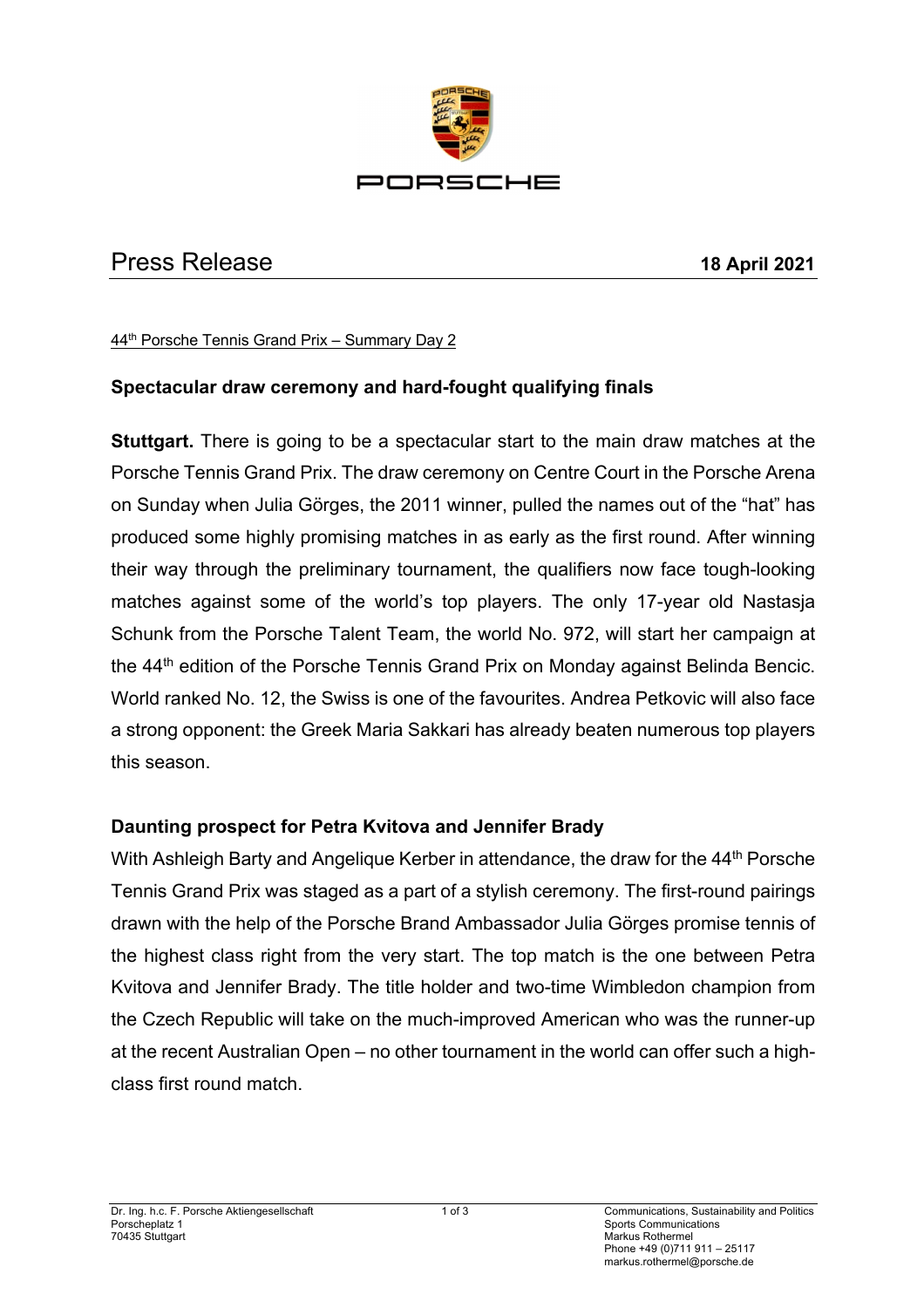Led by the Porsche Brand Ambassador Angelique Kerber, a total of eight German players are in the Porsche Tennis Grand Prix's main draw field. The 2015 and 2016 Stuttgart winner Angelique Kerber was a full member from the very start and Laura Siegemund, the 2017 winner, was given a direct entry today. Andrea Petkovic is in the line-up after receiving a wild card. Five other Germans earned their right to a place in the main draw via qualifying which was concluded on Sunday. Porsche Team Germany's Mona Barthel and Anna-Lena Friedsam, the 2019 doubles winners, have qualified as has Nastasja Schunk from the Porsche Talent Team. The day's biggest surprise was sprung by Julia Middendorf. After losing the first set 6-2 against the far more experienced Tamara Korpatsch, the Porsche Junior Team player pulled out all the stops to take the next two 6-3, 6-0. She duly fulfilled her dream of reaching the first ever WTA main draw of her budding career. Her opponent's disappointment however did not last long as she was also later given a berth in the exclusive line-up that includes seven Top 10 players as a lucky loser.

# **"We'd like to thank all the players that have come to us"**

In a video message broadcast at the draw ceremony, the Chairman of the Executive Board of Porsche AG, Oliver Blume addressed both the players and the fans. "Porsche is very grateful that we have been able to hold this tournament for such a long time. It is one of the tennis season's highlights and one of the most important events in the Stuttgart region," he said. "For years now, the Porsche Tennis Grand Prix has stood for fantastic sport. We'd like to thank all the players that have come to Stuttgart. And we'd like to thank the fans all over the world that follow the Porsche Tennis Grand Prix."

# **Ashleigh Barty pleased to be in Stuttgart**

Whilst the qualifying finals were still being played on Courts 1 and 2, Ashleigh Barty and Angelique Kerber teamed up for a practice session on Centre Court. "Up until now, I've enjoyed every second in Stuttgart," said the world No. 1 from Australia who is appearing in the Porsche Arena for the first time. "I love having so many good players around me. I'm pleased to be here and will do my very best." It is something Angelique Kerber, who is aiming to get off to a good start to the clay court season in Stuttgart,